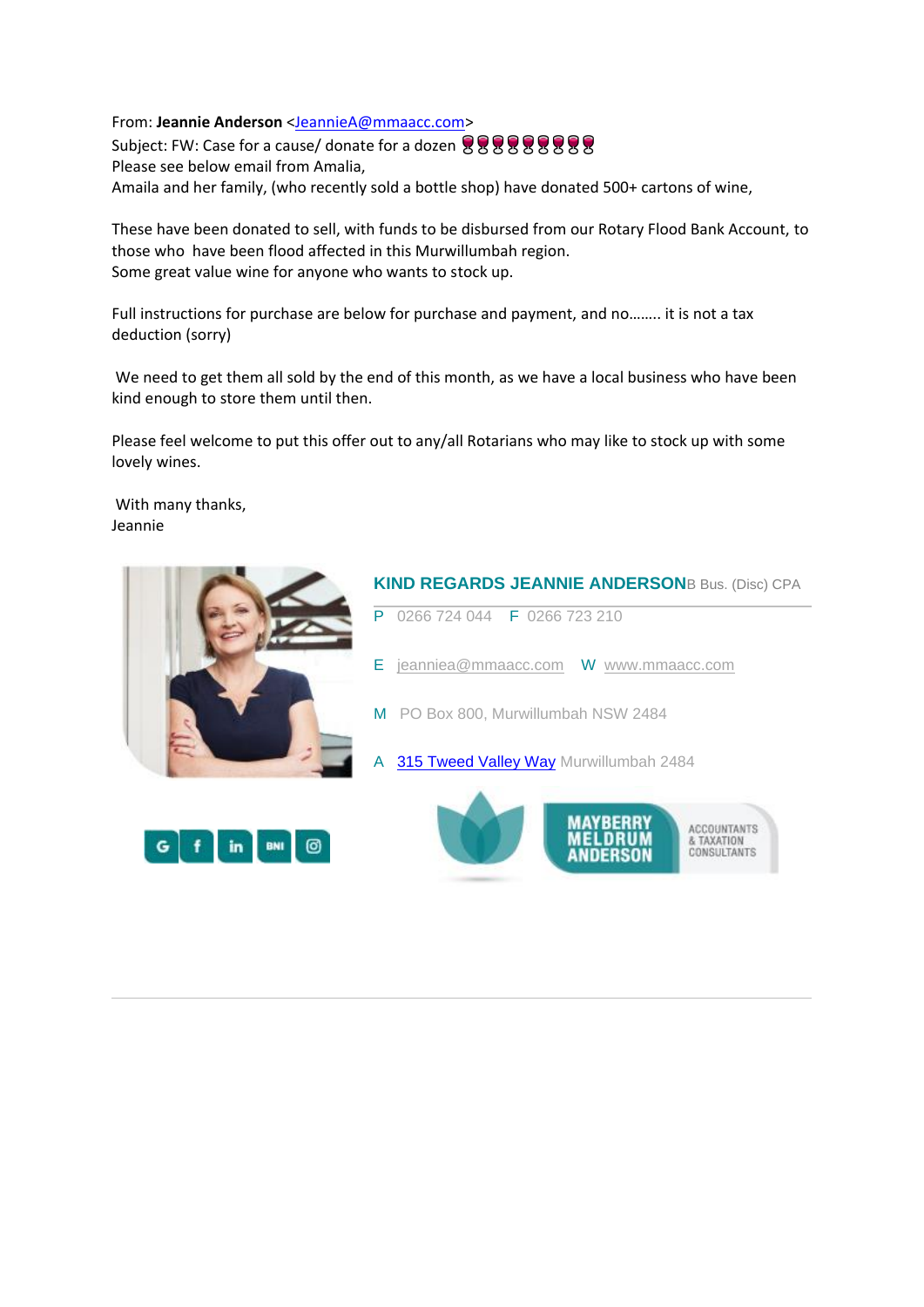**From:** Amalia Pahlow <**amaliapahlow@gmail.com> Subject:** Case for a cause/ donate for a dozen 只只只只只只只只

Please read the whole long email as there is lots of important information to **keep this simple**.

As you have heard we have been given a load of wine to help raise funds for the flood recovery.

## **Donation**

After much deliberation the suggested donation per case has been set.

- **Straight white/ red dozen** (these are mostly house/quaffer wines) **\$100/ case** (only \$8.33/ bottle)- recommended retail up to \$180/ case (thanks google).
- **Cellar Masters mixed white dozen** (these are fancier) **\$140/ case** (only \$11.66/ bottle) recommended retail up to \$225/ case (thanks google, again).

Some of you have already indicated what you would like but thought I would give you the chance to review the table (below) and confirm.

If you asked for Cellar Masters **mixed white dozen** you need to indicate which of the three types you would like- if you don't have a preference then you'll get Cellar Masters 2021 (there is a of more of them).

|                                          |                |                                                            |                                                             |                                                                                                       |                                                                                     |                                                                                              |                                                                             |                                                                               | <b>Sugges</b><br>ted<br><b>Donatio</b> |  |  |  |
|------------------------------------------|----------------|------------------------------------------------------------|-------------------------------------------------------------|-------------------------------------------------------------------------------------------------------|-------------------------------------------------------------------------------------|----------------------------------------------------------------------------------------------|-----------------------------------------------------------------------------|-------------------------------------------------------------------------------|----------------------------------------|--|--|--|
| Label                                    | Variety        | <b>Batch</b>                                               | <b>Details</b>                                              |                                                                                                       |                                                                                     |                                                                                              |                                                                             |                                                                               | n                                      |  |  |  |
| <b>Mixed dozen whites</b>                |                |                                                            |                                                             |                                                                                                       |                                                                                     |                                                                                              |                                                                             |                                                                               |                                        |  |  |  |
| Cellar<br><b>Master</b><br>s 2019        | Mixed<br>White | White<br>wine of<br>the<br>vear<br>Hall of<br>Fame<br>2019 | Fierte<br>Marlboro<br>ugh<br>Sauvigno<br>n Blanc<br>2019    | Neil<br>McGuiga<br>n<br>Signatur<br>e Hunter<br>Valley<br>Chardon<br>nay 2019 019                     | Hutt<br>River<br>Clare<br>Valley<br>Riesling <sub>2</sub>                           | Avon<br><b>Brae</b><br>High<br>Eden &<br>Cranefor<br>d Eden<br>Valley<br>Chardon<br>nay 2016 |                                                                             |                                                                               | \$140.00                               |  |  |  |
| Cellar<br><b>Master</b><br>s 2020        | Mixed<br>white | White<br>wine of<br>the<br>year<br>2020                    | Goodchil<br>d Eden<br>Valley<br>Off dry<br>Riesling<br>2018 | <b>Tolley</b><br>Hope<br>Valley<br>Cellars<br>Adelaide<br><b>Hills</b><br>Sauvign<br>on Blanc<br>2019 | <b>Miles</b><br>from<br>Nowhere<br>Margaret<br>River<br>Sauvigno<br>n Blanc<br>2019 | Cricks &<br>Co. No.<br>24 Eden<br>Valley<br>Chardon<br>nay 2019 2019                         | Tims<br>Adams<br>Foxlee<br>Single<br>Vineyard<br>Riesling                   | Neil<br>McGuiga<br>n<br>Signatur<br>e Hunter<br>Valley<br>Chardon<br>nay 2019 | \$140.00                               |  |  |  |
| <b>Cellar</b><br><b>Master</b><br>s 2021 | Mixed<br>white | White<br>wine<br>mixed<br>dozen<br>2021                    | Elephant<br>in the<br>Room<br>Jumbo<br>Chardon<br>nay 2018  | 9th<br>Fable<br>Semillon<br>2021                                                                      | Chapel<br>Hill The<br>Chosen<br>Pinot<br>Grigio<br>2021                             | Cloud<br>Temple<br>Margaret<br><b>River</b><br>Chenin<br><b>Blanc</b><br>2021                | Forest<br>Hill<br>Vineyard<br>Highbury<br>Field<br>Chardon<br>nay 2016 2020 | Fierte<br>Pride<br>Marlboro<br>ugh Pinot<br>Gris                              | \$140.00                               |  |  |  |